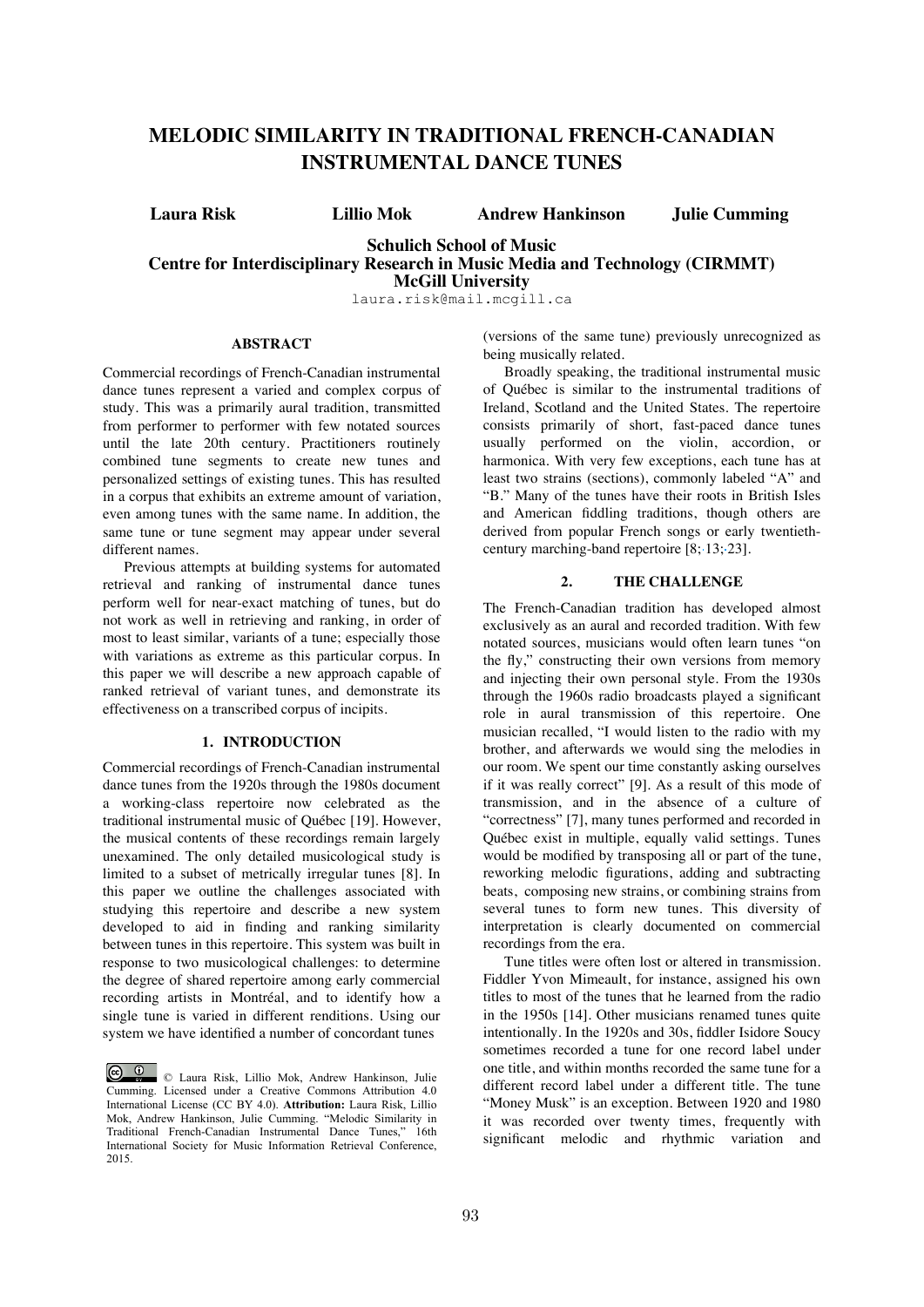additional strains, but almost always under the same title.

To illustrate with one example, fiddlers Isidore Soucy, Joseph Ovila LaMadeleine, and Joseph Allard all released settings of the same melody in 1928. Their recordings were titled, respectively, "Reel du bon vieux temps," "Reel princesse," and "Reel de Mme. Renault" (note that Soucy reverses the order of the A and B strains with respect to LaMadeleine and Allard). Although these are recognizably the same melody, they have a significant degree of melodic and metrical variation (figure 1). Audio files for all three are available through the Virtual Gramophone website of Library and Archives Canada [20].

Joseph Allard, "Reel de Mme. Renault" (B strain). Victor 263531-B, 1928. Gio del chi di tre di di chi delle Joseph Ovila LaMadeleine, "Reel princesse" (B strain). Starr 15394-B, 1928.  $6^{\frac{1}{2}}$  e chance is chance entering the state of  $\frac{1}{2}$ Isidore Soucy, "Reel du bon vieux temps" (A strain). Starr 15406-A, 1928.  $\mathcal{E}^* \S \cap \mathcal{C} \cap \mathcal{C} \cap \mathcal{C} \cap \mathcal{C} \neq \emptyset$ 

Figure 1: Incipits for three variants of a strain recorded in 1928.

The earliest recording sessions of traditional instrumental music in Québec were quick and largely unrehearsed. A pianist or guitarist would usually accompany a soloist with minimal rehearsal time prior to recording. Some of the recordings also include accompaniment on jaw harp (*guimbarde*) or spoons. The performances are unedited and were usually completed on either the first or second take. Some contain obvious musical errors, such as missed entries or wrong notes.

These performances were pressed to 78 RPM records, with one three-minute rendition of a tune per side [25]. These recordings contain a significant amount of background noise introduced in the recording chain, along with the standard problems of the 78 RPM format such as hiss, pops, and clicks.

The noisy recording environment and the relatively poor quality of the recordings result in recordings that are difficult to follow, even for human listeners. Due to these difficulties we decided not to explore signal–based approaches to analyzing this repertoire. Instead, our approach was to: 1) transcribe the A and B strains of a recording into MusicXML using a notation editor (Finale), and 2) devise a system for analyzing and computing the distance between two variants of the same tune.

Duval [8] estimates that the traditional instrumental music of Québec contains at least 5000 distinct tunes, not including variants. This gives a potential corpus of well over 10,000 strains. We are currently using our system to parse a database containing 710 strains. Of these, 667 were recorded between 1923 and 1929 and 59 strains are from renditions of "Money Musk" (16 strains of "Money Musk" were recorded between 1923 and 1929). This collection contains approximately 85% of all French-Canadian recordings of traditional instrumental music on the violin prior to 1930, and approximately 50% of those recorded on any instrument prior to 1930. This selection of repertoire is clearly not random, but rather reflects the imperatives of several musicological questions, as discussed below.

#### **3. PREVIOUS WORK**

Scholars of aural traditions have long been fascinated by repertoire variation, and comparative studies abound. Bayard [2] proposed an influential theory of "tune families" by which the bulk of British Isles and North American folk song melodies could be categorized as variants of a small number of distinct prototypical melodies. Cowdery [4], drawing examples from Irish traditional music, pointed out that musicians do not think in terms of abstract prototypes but rather create new tunes or variants by reworking and combining segments of known repertoire. He argued that tune families were more appropriately defined by the presence of recurring melodic motives, and not by their degree of deviation from a "standard" or "ideal" version of the tune.

Our query and ranking system is intended to help scholars study the diversity of melodic variants within a given corpus. Musically, our approach is similar to the approach described in three previous studies. Ó Súilleabháin [22] analyzed the melodic variations of Irish fiddler Tommie Potts according to a framework of "set accented tones." Goertzen [10] argued that seemingly disparate variants of Texas contest-style fiddle tunes are linked to a shared sense of each tune's "essence," itself composed of tune-specific musical markers. Duval [8] analyzed temporal variation as an innovative element of performance practice in French-Canadian tunes. However, none of these studies were performed using computational tools.

Several existing online resources allow users to search fiddle tunes by musical incipit. Both the Scottish Music Index [12] and the Traditional Tune Archive [18] $\cdot$ classify tunes according to numerical theme codes that contain the scale degrees of the strong beats of the first two bars. Users may search on these sites for theme codes that exactly match a given string and that begin with that string, but may not search for tune variants.

TunePal [6] is a tool that translates audio into symbolic notation (ABC) and then compares that notation to a crowd-sourced database of traditional Irish tunes using an edit-distance function. TunePal looks for exact or similar strings of ABC regardless of metrical placement and is effective at identifying tunes and tune settings with a small amount of melodic variation (provided there has been no transposition). However, variants with significant melodic variation may not be considered a match.

Van Kranenburg [26] presents a comprehensive survey of computational modelling of similarity to Dutch folk songs. He concludes that identifying characteristic motifs is the most important factor when determining similarity between two melodies. As well,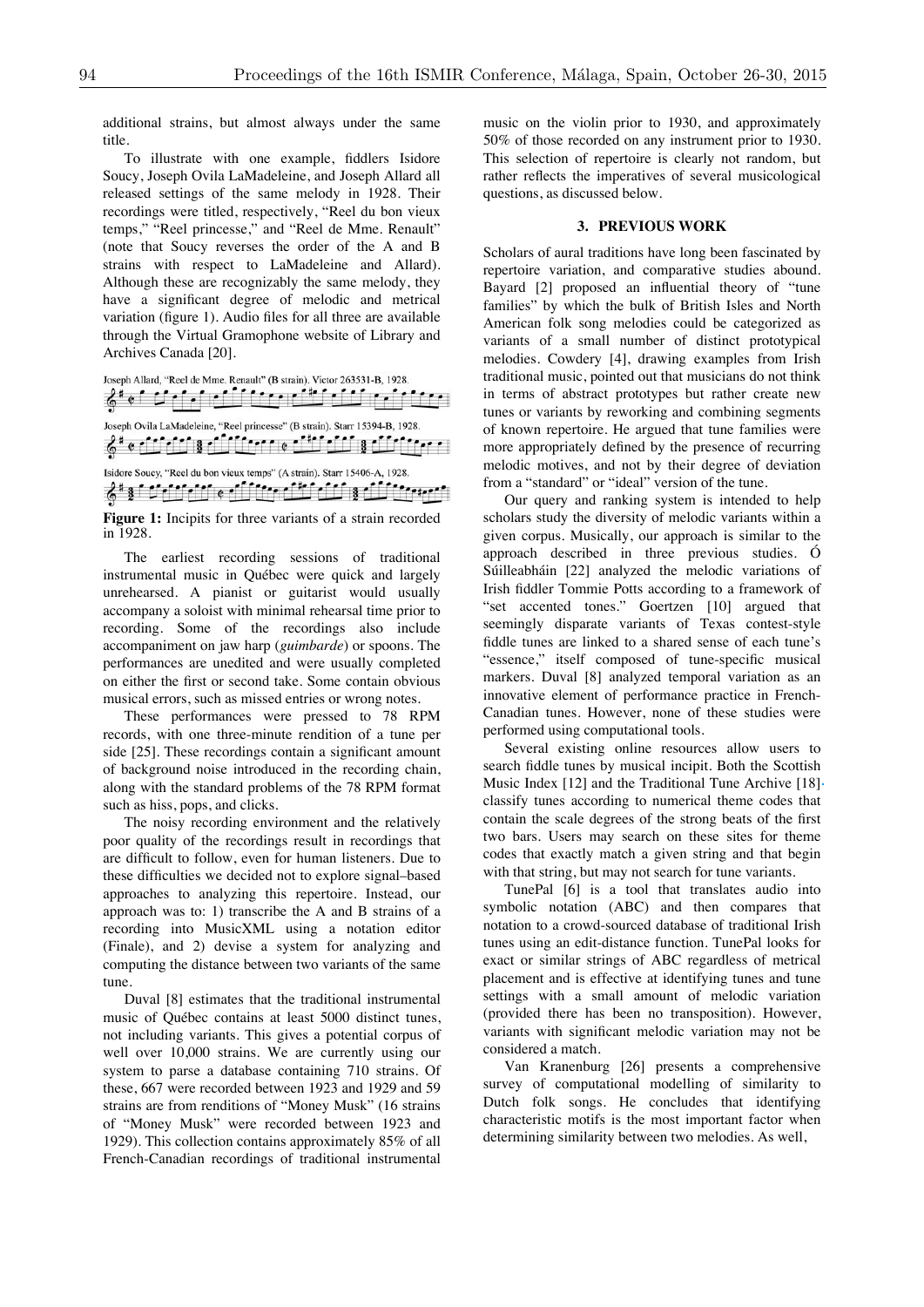|      |                |         |        |       |       | 6        |          | 8        | 9     | 10     | 11    | 12     | 13         | 14       | 15       | 16         | 17    |
|------|----------------|---------|--------|-------|-------|----------|----------|----------|-------|--------|-------|--------|------------|----------|----------|------------|-------|
| w    | [nan]          | [0.5]   | [2.5]  | [4.0] | [2.5] | $[-1.0]$ | $[-0.5]$ | $[-1.0]$ | [2.5] | [0.5]  | [2.5] | [0.5]  | $[-2.0]$   | $[-1.5]$ | $[-0.5]$ | $[-1.0]$   | [nan] |
| 0.0  | ø              | ø       | ø      | 0     | ø     | ø        | 0        |          | ø     | ø      | ø     | 0      | ø          | ø        | ø        |            |       |
| 1.0  | $-0.5$         | $-2$    | $-1.5$ | 1.5   | 4.5   | $-2$     | $-1.5$   |          |       | $-2$   |       | $-2$   | 2.5        | $-1$     | $-1.5$   | 1.5        | NaN   |
| 2.0  | $-2.5$         | $-3.5$  | 0      | 0     | 2.5   | $-3.5$   | $-1.5$   |          |       | 0      | 0     | 0.5    | 1.5        | $-2.5$   | 0        | NaN        | NaN   |
| 3.0  | $-4$           | $-2$    | 4.5    | 4     |       | $-3.5$   | 0.5      |          |       | $-2$   | 2.5   | $-0.5$ | 0          | $-1$     | NaN      | <b>NaN</b> | NaN   |
| 4.0  | $-2.5$         | 2.5     | 2.5    | 2.5   |       | $-1.5$   | $-1.5$   |          |       | 0.5    | 1.5   | $-2$   | 1.5        | NaN      | NaN      | NaN        | NaN   |
| 5.0  | $\overline{2}$ | 0.5     |        | 2.5   | 3     | $-3.5$   | 0.5      |          | 2.5   | $-0.5$ | ø     | $-0.5$ | NaN        | NaN      | NaN      | NaN        | NaN   |
| 6.0  | 0              | $-1$    |        | 4.5   |       | $-1.5$   | $-1.5$   | 2.5      | 1.5   | $-2$   | 1.5   | NaN    | NaN        | NaN      | NaN      | NaN        | NaN   |
| 7.0  | $-1.5$         | $-1$    |        | 2.5   | 3     | $-3.5$   |          | 1.5      | ø     | $-0.5$ | NaN   | NaN    | NaN        | NaN      | NaN      | NaN        | NaN   |
| 8.0  | $-1.5$         |         |        | 4.5   |       | $-1$     | ø        | Ø        | 1.5   | NaN    | NaN   | NaN    | NaN        | NaN      | NaN      | NaN        | NaN   |
| 9.0  | 0.5            | $-1$    | 3      | 2.5   | 3.5   | $-2$     | $-1.5$   | 1.5      | NaN   | NaN    | NaN   | NaN    | <b>NaN</b> | NaN      | NaN      | NaN        | NaN   |
| 10.0 | $-1.5$         |         |        | 5     | 2.5   | $-3.5$   | 0        | NaN      | NaN   | NaN    | NaN   | NaN    | NaN        | NaN      | NaN      | NaN        | NaN   |
| 11.0 | 0.5            | $^{-1}$ | 3.5    | 4     | 1     | $-2$     | NaN      | NaN      | NaN   | NaN    | NaN   | NaN    | NaN        | NaN      | NaN      | NaN        | NaN   |
| 12.0 | $-1.5$         | 1.5     | 2.5    | 2.5   | 2.5   | NaN      | NaN      | NaN      | NaN   | NaN    | NaN   | NaN    | NaN        | NaN      | NaN      | NaN        | NaN   |
| 13.0 |                | 0.5     |        | 4     | NaN   | NaN      | NaN      | NaN      | NaN   | NaN    | NaN   | NaN    | NaN        | NaN      | NaN      | NaN        | NaN   |
| 14.0 | ø              | $^{-1}$ | 2.5    | NaN   | NaN   | NaN      | NaN      | NaN      | NaN   | NaN    | NaN   | NaN    | NaN        | NaN      | NaN      | NaN        | NaN   |
| 15.0 | $-1.5$         | 0.5     | NaN    | NaN   | NaN   | NaN      | NaN      | NaN      | NaN   | NaN    | NaN   | NaN    | NaN        | NaN      | NaN      | NaN        | NaN   |
| 16.0 | ø              | NaN     | NaN    | NaN   | NaN   | NaN      | NaN      | NaN      | NaN   | NaN    | NaN   | NaN    | NaN        | NaN      | NaN      | NaN        | NaN   |

**Figure 2:** Interval matrix for the B strain of "Reel de Mme. Renault" (Joseph Allard, 1928; see figure 1). The column headings (1 to 17) indicate the strong beats. The row headings (0.0 to 16.0) indicate the metric offset from a given strong beat. The first row (w) gives the weak beats for each strong beat as intervals from that strong beat. Interval values indicate number of whole steps.

he demonstrates that the frequency of global features (interval features and other pitch-based features, duration-ratio features, and other rhythmic features) is not sufficient to identify similar melodies, but that searching for ordered sequences of certain features at a local level may help locate similar song melodies. The system described in this paper builds on these findings.

## **4. METHODOLOGY**

The design of our system exploits some general characteristics of French-Canadian instrumental dance tunes. We determine an optimal alignment between two four-measure incipits and then compare certain features at corresponding locations in the incipits. Transposition is common in this repertoire and tonal center is sometimes ambiguous, so all tunes are internally represented as a melodic contour. Each tune has two or more strains that function more or less independently and must therefore be treated separately. Most strains may be uniquely identified by a four-bar incipit. Since most tunes repeat after four measures, a transcribed incipit contains the primary motivic material for that strain. As in related British Isles and North American fiddle repertoires, metrical placement matters: the notes that fall on the strong beats are more essential to the identity of a strain than those on the weak beats [11].

Our system requires a set of strains in symbolic format and operates in two phases. A construction phase is used to build matrix representations of each strain's incipit, after which a comparison phase computes the pairwise similarity between matrices. The construction phase first scans and truncates the prepared strains to a four-measure incipit by using the music21 toolkit [5]. Melodic, or horizontal, intervals between the first note on the first strong beat and the notes on all other strong beats are then identified using the VIS analysis framework [1]. Horizontal intervals between each note on a weak beat and the note on its preceding strong beat are also indexed and stored. The resulting feature vectors of these pair-wise indexed intervals create an interval matrix. Each *j*th column of the matrix represents the horizontal intervals of the melody between the *j*th strong beat and all subsequent strong beats. Figure 2 shows the interval matrix for the first strain shown in figure 1.

The comparison phase aligns the strong beats of two interval matrices before computing feature similarity. For matrices of the same length, we follow earlier musicological studies of related British Isles traditions  $[11; 22]$  and align the strong beats of the incipits bijectively (beat-to-beat). In other words, the idiomatic alignment for two equal-length incipits *A* and *B* is the *i*th beat in *A* to the *i*th beat in *B*. For matrices of different lengths, a standard longest-common-subsequence (LCS) dynamic programming algorithm [17; 21] is used to find the best alignment between two incipits considering the note on each strong beat.

After alignment this phase iteratively matches the notes of each aligned strong and weak beat in the two matrices. Non-matching notes are checked for three possible musical variation techniques: displacement, reversal and contour similarity. The aligned pair of strong beats  $(i, j)$  is non-matching when the note on beat  $i$  in  $A$  is not the same as the note on beat  $j$  in  $B$ . Thus, given two incipits *A* and *B* and each *k*th pair (*i*, *j*) of aligned but non-matching strong beats, *displacement* of notes on strong beats to a corresponding weak beat occurs when the note on the *i*th beat is amongst the notes in the weak beats after the *j*th beat, or vice versa. A *reversal* of notes on strong beats occurs when the note on the *i*th beat is the same as that on beat  $j + 1$ , and vice versa. Finally, *contour similarity* is detected when the horizontal interval between the notes on beats *i* and *i+1* are the same as the interval between beats *j* and *j + 1*.

To account for cases where the incipits may otherwise match but have different notes on the first aligned strong beat, the algorithm moves to the next column of both interval matrices and repeats the comparison phase. This recursive strategy is only used on up to half the interval columns of the incipits. For each repetition of the comparison phase, a similarity matrix is constructed from the results of analyzing the matching, displacement, reversal, and contour similarity of the aligned strong beats in the corresponding interval columns between incipit pairs.

Each row of a similarity matrix corresponds to the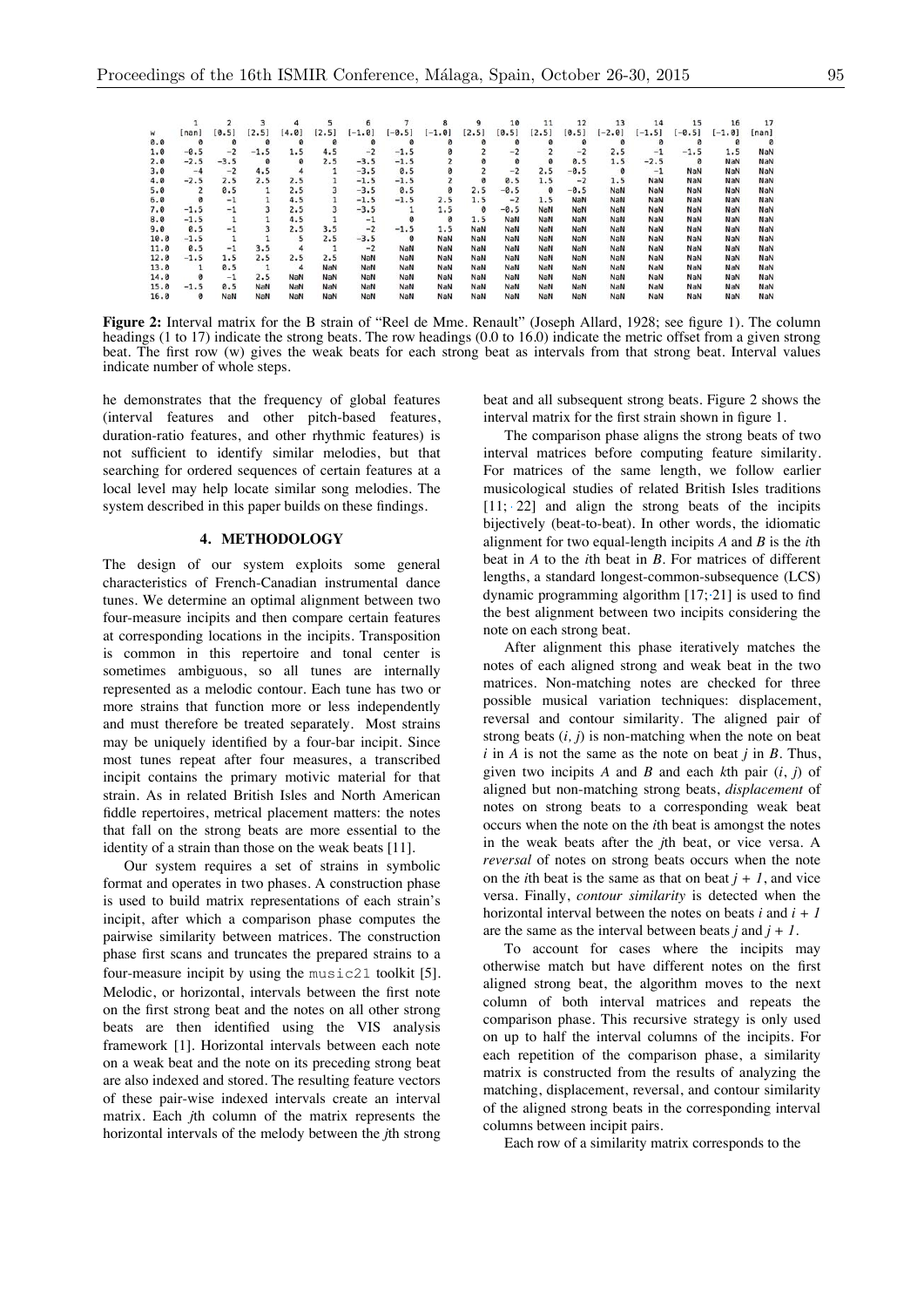| Strong Beat Comparison                     |            | $[0.0, 0, 0]$ $[-2.0, 1, 1]$ $[nan, 2, 2]$ $[-2.0, 3, 3]$ $[2.5, 4, 4]$ |           |            |        | [nan, 5, 5] |
|--------------------------------------------|------------|-------------------------------------------------------------------------|-----------|------------|--------|-------------|
| Displacement Comparison (Strong-Weak)      | NaN        | NaN                                                                     | ø         | NaN        | NaN    |             |
| Weak Beats Comparison (Matched Strongs)    | [1.0, 1.0] | [1.0, 1.0]                                                              | NaN       | [1.0, 1.0] | [0, 0] | NaN         |
| Weak Beats Comparison (Mismatched Strongs) | NaN        | NaN                                                                     | [1.0.1.0] | NaN        | NaN    | [0, 0]      |
| Contour Comparison (Strongs)               | NaN        | NaN                                                                     | NaN       | NaN        | NaN    | NaN         |
| Contour Comparison (Weaks)                 | NaN        | NaN                                                                     | NaN       | NaN        | NaN    | NaN         |
| Reversal Comparison (Strongs)              | NaN        | NaN                                                                     | NaN       | NaN        | NaN    | NaN         |
| Reversal Comparison (Weaks)                | NaN        | NaN                                                                     | NaN       | NaN        | NaN    | NaN         |
| Shorter Incipit Length                     | 17         | 17                                                                      | 17        | 17         | 17     | 17          |
| Longer Incipit Length                      | 17         | 17                                                                      | 17        | 17         | 17     |             |
| Number of Truncations                      |            |                                                                         |           |            |        |             |
| Best Similarity Measure: 63.1067961165     |            |                                                                         |           |            |        |             |
|                                            |            |                                                                         |           |            |        |             |

**Figure 3:** The similarity matrix comparing the B strain of "Reel de Mme. Renault" (Joseph Allard, 1928) and the B strain of "Reel princesse" (Joseph Ovila LaMadeleine, 1928). See figure 1 for incipits. This figure shows the feature values for the first six matched strong beats in the two incipits.

result of a particular feature analysis, and the columns represent the *k*th pair of aligned strong beats from each incipit's interval matrix. Each cell in the similarity matrix is thus the result of a feature analysis for a given strong beat pair between incipits *A* and *B*. Entries in each similarity matrix are then combined with a weighting factor to yield a single similarity measure for each similarity matrix (figure 3). The "Strong Beat Comparison" matrices indicate the value of matching strong beats and identify aligned strong beats. The "Weak Beats Comparison" matrices indicate the fraction, and relative order, of matching weak beats.

Our weighting scheme is determined by trial and error. Up to 85% of the weight value is assigned to matching strong beats, displaced or reversed strong beats, and matching contour, with the remainder used for weighting matching weak beats. This weighting scheme has the effect of selecting incipits with a high percentage of matching strong beats and then ranking those selected according to the number of matching weak beats.

#### **5. RESULTS**

Two outputs from this system may be useful to musicians, musicologists, and other researchers: the similarity matrices, which allow users to directly compare two incipits, and a ranked list of similarity measures between one strain and all other strains in the database.

We attempted a traditional precision and recall analysis but found it to be an unsuitable measure of effectiveness. It returned unnaturally high results because the weighting was determined to maximize precision and recall for known concordant strains. As noted in the discussion below, precision and recall for 25 variants of the A strain of "Money Musk" were either 100% (n=10) or 96% (n=15), given 24 relevant items, 24 retrieved items, and a database of 59 items.

Figure 4 gives incipits for the top 5 strains in the ranked list for the B strain of Joseph Allard's "Reel de Mme. Renault," as compared to 666 other strains recorded between 1923 and 1929. A human-provided musical analysis identified strains 1 and 3 ("Reel du bon vieux temps," "Reel princesse") as the only concordances in the database.

**OUERY:** Joseph Allard, "Reel de Mme, Renault" (B strain), Victor 263531-B, 1928.



|  |  |  |  | $\cdots$ |
|--|--|--|--|----------|

**Figure 4:** Similarity results for a query of the B strain of "Reel de Mme. Renault" (Joseph Allard, 1928)

To test our system, we randomly selected a test set of 100 strains from the full database of 710 strains. We then selected query strains at random from within this test set. We confirmed via a human-supplied musical analysis that each query strain had at least one concordance in the test set. Those that did not were discarded and new strains were randomly selected, until we reached a total of 10. Approximately 50% of the strains in the full database are not concordant with any other strains in the database.

We compared each of these query strains to the test set using four different ranking approaches (figure 5). The Levenshtein and Geometric Distance measures were drawn from the similarity evaluation system described in [16]. The MATT2 system [6] is designed for a repertoire of Irish tunes and is the search algorithm underlying the TunePal app described earlier. It presumes that transcriptions of tunes on "unusually pitched" instruments (instruments with repertoire-specific and non-standard tunings) have been normalized to a single fundamental pitch ("transposition invariance").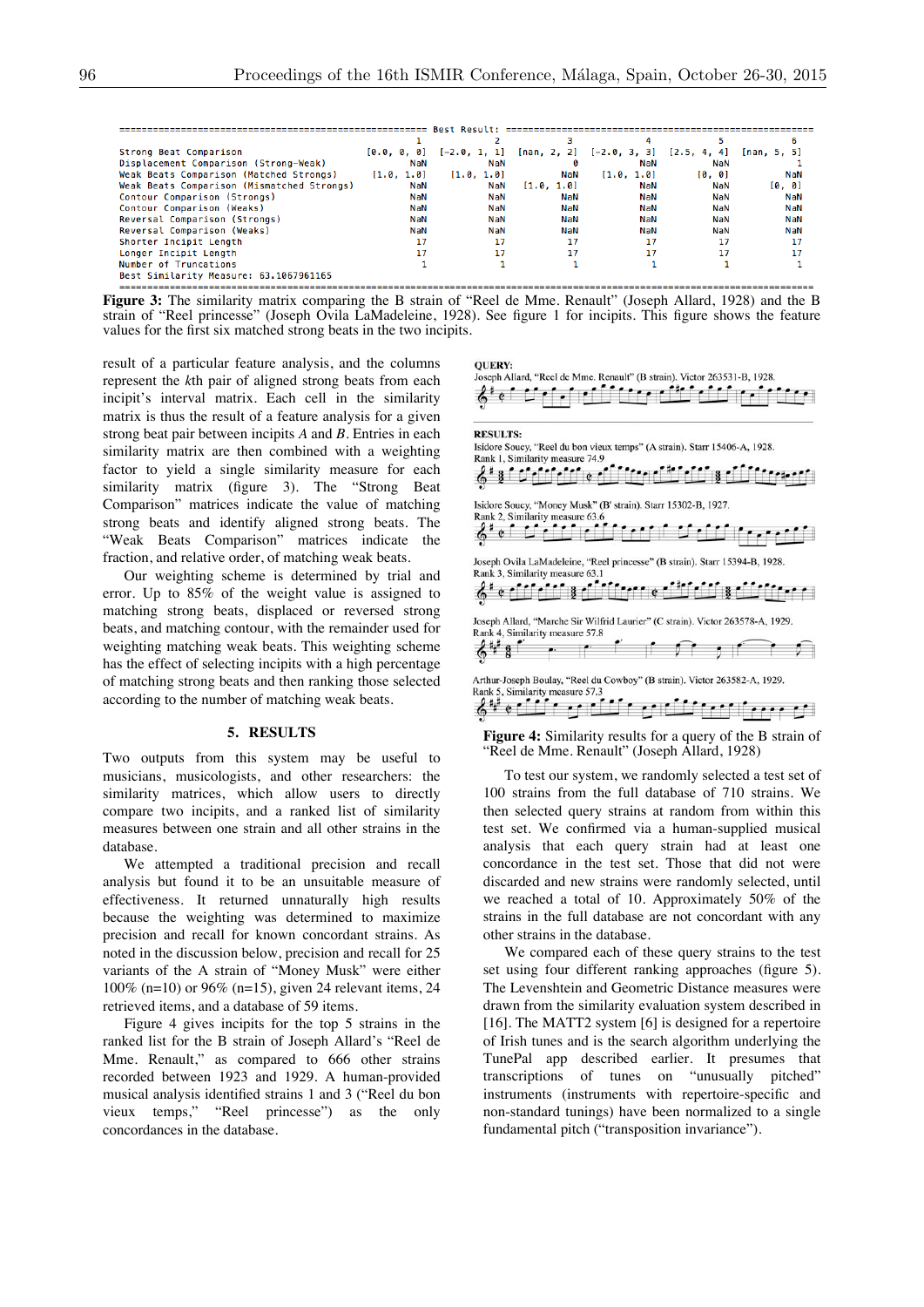| QUERY: Performer,<br>year, tune title<br>(strain); number of                     | • How many concordant strains (CS) are in the top 10 results<br>for the query strain?<br>• What are the rankings of those CS?<br>Note: CS were determined by human-provided analysis |                                                           |                                |                                     |  |  |  |  |
|----------------------------------------------------------------------------------|--------------------------------------------------------------------------------------------------------------------------------------------------------------------------------------|-----------------------------------------------------------|--------------------------------|-------------------------------------|--|--|--|--|
| concordant strains<br>(CS) in test set.                                          | Our system                                                                                                                                                                           | MATT <sub>2</sub><br>(fundamental<br>pitch<br>normalized) | Levenshtein<br><b>Distance</b> | <b>Geometric</b><br><b>Distance</b> |  |  |  |  |
| Allard, 1928, "Reel<br>du Pendu" (B);<br>2 CS                                    | 2 CS; rank 1, 2;<br>SM 77, 69.                                                                                                                                                       | 2 CS; rank 1, 2.                                          | O CS.                          | O CS.                               |  |  |  |  |
| Allard, 1929, "Reel<br>des Violoneux" (B);<br>2 CS                               | 2 CS; rank 1, 2;<br>SM 89, 75.                                                                                                                                                       | 2 CS; rank 1, 3.                                          | 2CS<br>rank 1, 2               | 2 CS;<br>rank 1, 5.                 |  |  |  |  |
| Boulay, 1923,<br>"Gigues Pot-Pourri"<br>$(2nd$ tune, A); 4 CS                    | 4 CS;<br>rank 1, 2, 3, 4;<br>SM 91, 91, 90, 80.                                                                                                                                      | 4 CS;<br>rank 1, 2, 3, 4.                                 | O CS.                          | 1 <sub>CS</sub><br>rank 6.          |  |  |  |  |
| Duchesne, 1938,<br>"Money Musk<br>Americain" (A):<br>4 CS                        | 4 CS:<br>rank 1, 2, 3, 4;<br>SM 93, 91, 90, 75.                                                                                                                                      | 4 CS;<br>rank 1, 2, 3, 4.                                 | O CS.                          | 1 <sub>CS</sub><br>rank 2.          |  |  |  |  |
| Joyal, 1956,<br>"Money Musk" (B);<br>3 CS                                        | 3 CS; rank 1, 2, 7;<br>SM 80, 76, 46.                                                                                                                                                | 2 CS; rank 2, 3.                                          | 1CS<br>rank 1.                 | 1 <sub>CS</sub><br>rank 1.          |  |  |  |  |
| Lajoie, 1951,<br>"Money Musk" (B);<br>3 CS                                       | 3 CS; rank 1, 2, 3;<br>SM 80, 67, 55.                                                                                                                                                | 2 CS; rank 1, 2.                                          | OCS.                           | O CS.                               |  |  |  |  |
| LaMadeleine, 1927,<br>"Quadrille Franco-<br>Americain 6e<br>partie" (A); 1 CS    | 1 CS; rank 1;<br>SM 100.                                                                                                                                                             | 1 CS; rank 1.                                             | 1 <sub>CS</sub><br>rank 1.     | 1 <sub>CS</sub><br>rank 1.          |  |  |  |  |
| Potvin, 1980,<br>"Money Musk"<br>(A'); 4 CS                                      | 4 CS:<br>rank 1, 2, 3, 4;<br>SM 93, 91, 86, 75.                                                                                                                                      | 4 CS:<br>rank 1, 2, 3, 4.                                 | 2CS<br>rank 4, 6.              | O CS.                               |  |  |  |  |
| Soucy, 1925,<br>"Gigues irlandaises<br>no. 2" (2 <sup>nd</sup> tune, A);<br>2 CS | 2 CS; rank 1, 2;<br>SM 91, 49.                                                                                                                                                       | 2 CS; rank 1, 2.                                          | 1 <sub>CS</sub><br>rank 1.     | 2 CS:<br>rank 1, 2.                 |  |  |  |  |
| Soucy, 1927,<br>"Quadrille Laurier,<br>3e partie" (A); 1 CS                      | 1 CS; rank 1;<br>SM 60.                                                                                                                                                              | OCS.                                                      | 1 <sub>CS</sub><br>rank 1.     | 1 <sub>CS</sub><br>rank 1.          |  |  |  |  |

**Figure 5:** Query results for 10 strains out of a test set of 100 strains.

As expected, all of these analytical systems performed well when identifying exact or near-exact matches. However, our system was able to identify more extreme melodic and metrical variants and to supply a ranking of those variants. Our system also identified concordances in transposed keys.

## **6. DISCUSSION**

We built this system in response to two musicological challenges. First, we wanted to identify concordances in the earliest commercial recordings of French-Canadian tunes in order to determine the degree of shared repertoire among these recording artists. Second, we wanted to analyze variation technique in a single tune, "Money Musk," due to its popularity in recordings of the era.

By applying our approach to a database of 667 strains recorded between 1923 and 1929, we were able to identify nearly 150 concordant strains. Most of these concordances were previously unrecognized as related tunes.

Using these results in combination with archival research, we have been able to identify patterns of musical borrowing for certain musicians. Of the 16 sides that fiddler Isidore Soucy recorded for Columbia Records in New York City in 1927–1929 [24], for instance, eight were tunes that he had recorded for the Starr label in Montréal only a few months earlier, most under different titles. In contrast, when Soucy borrowed from his Starr releases for other Starr recordings, he usually re-recorded only single strains (combined with new material or with strains borrowed from other tunes).

We have been able to document the musical links between a small group of fiddlers living and working in the Montréal region in the late 1920s. These musicians often re-recorded the same tunes and strains within weeks of each other. Joseph Allard and Isidore Soucy, for example, recorded the same tune in late 1928 under the titles "Quadrille Acadien" and "Gigue Indienne," respectively (Victor 263543–A, Starr 15517–A). In the summer of 1927, Willie Ringuette and Isidore Soucy added the same C strain to two different tunes (Starr 15347–A, Starr 15363–B).

Finally, we were able to identify French-Canadian variants of many common North American tunes such as "Soldier's Joy," "Haste to the Wedding," "Fisher's Hornpipe," "Bristol Hornpipe," "Rickett's Hornpipe," "Chicken Reel," "Irish Washerwoman," "Keel Row," "Lord McDonald" and "Home Sweet Home."

We applied our system to a database of 59 strains drawn from 13 renditions of "Money Musk." All "Money Musk" settings include some version of two particular strains, usually labeled A and B, though not all performers play the A strain first and the B strain second. These strains may be easily recognized: both begin with a down-and-back motion that outlines a tonic chord, though the A strain begins on the fifth scale degree and the B on the first scale degree. (For three early and quite varied renditions of "Money Musk," listen to recordings on the Virtual Gramophone by Isidore Soucy [Starr 15302–B, 1927], Joseph Allard [Victor 263527–B, 1928] and Alfred Montmarquette [Starr 15475–A, 1928]).

A human-supplied musical analysis of these 59 strains identified 25 variants of the A strain, 15 variants of the B strain, 10 strains that were neither A nor B variants, and 9 strains that could be conceived of as distant variants of A (4 strains) or B (5 strains). In addition, this analysis revealed two types of B strains: those with an ascending melodic contour in the second bar (7 strains), and those with a descending figure (8 strains). We used our system to generate ranked lists for each of the 59 strains. For the 25 A strains, the top 24 results in the ranked list contained either 24 (*n*=10) or 23 (*n*=15) of the remaining A strains. The B-strain results were more complex and are summarized in figure 6.

These results suggest that the A-strain variants of "Money Musk" are more similar to each other than are the B-strain variants, and that B-ascending variants are more diverse than B-descending. This analysis also allows us to identify certain variants as musical outliers. As noted above, 15 of the A strains recalled 23 of 24 other A strains. In 12 of these instances, the missing strain was the same. This suggests that this strain would be a good candidate for further study.

The results in figure 6 also point to a split in the Bascending strains, between those that are most similar to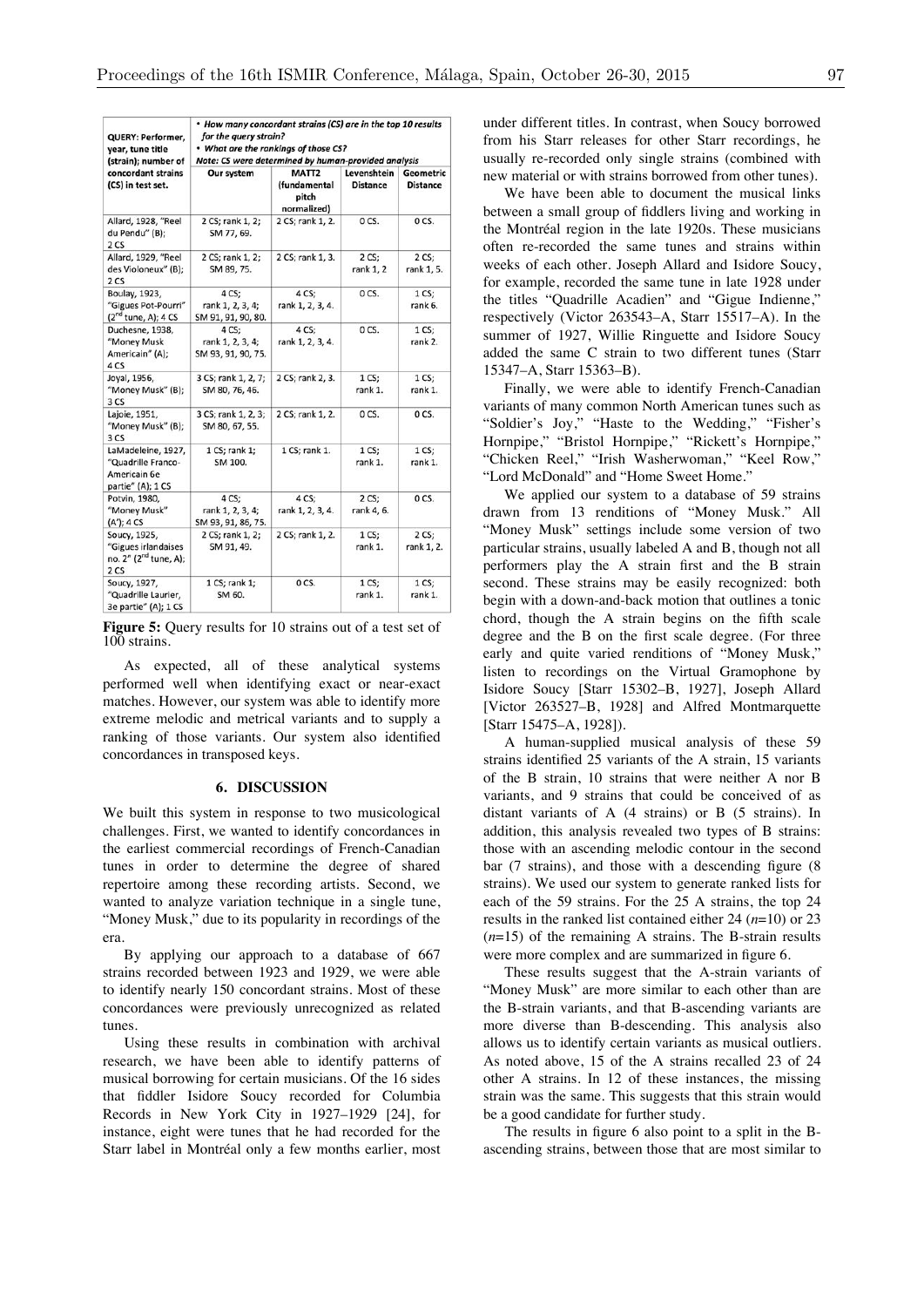the other B-ascending strains and those that are equally similar to B-ascending and B-descending strains. In particular, the strain recorded by Arthur-Joseph Boulay stands out for its dissimilarity to other B-ascending strains. These B-strain results suggests that the original musicological analysis that classified the B strains as either ascending or descending may need to be refined with reference to additional significant features.

| Artist, year (strain)  | Number of other B strains (n=14)<br>in top 14 items on ranked list. This | Number of other<br>B-ascending strains (n=6) |                           |  |  |
|------------------------|--------------------------------------------------------------------------|----------------------------------------------|---------------------------|--|--|
|                        | includes both B-ascending and<br><b>B-descending strains.</b>            | $in top 14$<br>items on list                 | in top 6<br>items on list |  |  |
| W. Boivin, 1974 (B)    | 13                                                                       | 5                                            |                           |  |  |
| W. Boivin, 1974 (B')   | 13                                                                       | 5                                            |                           |  |  |
| W. Boivin, 1974 (B")   | 6                                                                        | 6                                            |                           |  |  |
| A.-J. Boulay, 1923 (B) | 8                                                                        | o                                            | 0                         |  |  |
| U. Potvin, 1980 (B)    |                                                                          | 5                                            | 5                         |  |  |
| U. Potvin, 1980 (B')   | 12                                                                       | 5                                            | 5.                        |  |  |
| I. Soucy, 1927 (B)     | 9                                                                        | 5                                            | 5                         |  |  |

| Artist, year (strain)      | <b>Number of other B strains</b><br>$(n=14)$ in top 14 items on | No. of other B-descending<br>strains (n=7) |                           |  |  |
|----------------------------|-----------------------------------------------------------------|--------------------------------------------|---------------------------|--|--|
|                            | ranked list (includes B-<br>ascending and B-descending).        | $$ in top 14<br>items on list              | in top 7<br>items on list |  |  |
| J. Allard, 1928 (B)        | 11                                                              |                                            | 6                         |  |  |
| G. Joyal, 1956 (B)         | 11                                                              |                                            |                           |  |  |
| G. Joyal, 1956 (B')        | 11                                                              |                                            |                           |  |  |
| G. Lajoie, 1951 (B)        | 12                                                              |                                            | 5 <sup>1</sup>            |  |  |
| G. Lajoie, 1951 (B')       | 10                                                              |                                            | 5 <sup>1</sup>            |  |  |
| A. Montmarquette, 1928 (B) | 10                                                              |                                            | 6                         |  |  |
| É. Picard, 1930 (B)        | 10                                                              |                                            | 5                         |  |  |
| A. Richard, 1975 (B)       | 11                                                              |                                            | 5                         |  |  |

Figure 6: Results for 15 B strains of "Money Musk" out of a database of 59 strains.

Examples such as these suggest that our approach may help scholars of instrumental dance music achieve a more nuanced study of musical similarity. Specifically, our system may help to identify concordances, parse degrees of melodic variation, and pinpoint instances that require further examination. The system also provides tools—the similarity matrices and the ranked lists—to facilitate such examination.

Certain instances of comparison remain problematic, however. The system does not currently recognize changes in meter, occasionally resulting in incipits that are slightly shorter or longer than four measures. This is the case for both "Reel princesse" and "Reel du bon vieux temps" (figure 1). The ranked list results for such cases are still reasonably accurate (figure 4). Note also that the placement of the barlines in metrically irregular renditions of tunes is at the discretion of the transcriber.

In addition, the French-Canadian repertoire contains some tunes with variants in both compound meter (9/8 or 6/8) and simple meter (3/2, 4/4, 2/2, or 2/4). In such cases, the system does not always find a satisfactory alignment between strong beats.

The system may also generate incorrect results when the two incipits are of different lengths. This is largely because variations in length of musically similar strains are due to an expansion of the shorter to the longer. While a naïve dynamic programming approach to alignment is insensitive to expansion, this issue may be solved by reducing the weighting on alignments that compress the shorter incipit.

#### **7. FUTURE WORK**

Although our system is currently designed for the specific attributes of French-Canadian fiddle tunes, the comparison functions and weighting calculation may be adapted for other repertoires. Our system may be particularly useful for repertoires in which new melodies are constructed using modified segments of extant melodies. Such repertoires are primarily aural, but may also include notated repertoires such as Renaissance Masses based on pre-existent material. This would require modifying the system for polyphonic sources. More immediately, we would like to investigate the application of our system to British Isles and North America fiddling traditions. We do not anticipate needing to revise the comparison functions and weighting calculation for this repertoire, and thousands of these tunes are already available in symbolic notation via online databases [3; 15; 18].

Our system identifies nuances between two strains and is particularly useful for identifying strains with a high degree of variation. However, we recognize that our approach may be less versatile than a more generalized comparison function such as an edit distance or Earth Mover's Distance function. Eventually we may seek to combine our system with a "first pass" edit distance or Earth Mover's Distance function.

# **8. CONCLUSION**

Musical repertoires that circulate primarily in aural tradition often contain significant variance between different instances of the same tune. Analyzing variation and transformation in such repertoires has been an important part of ethnomusicology, musicology and folklore scholarship for decades. This paper has presented a novel tool to aid researchers in variance analysis in instrumental dance tunes.

The source code for our system has been published under an open source license, available on GitHub at http://github.com/ELVIS-Project/fiddle-tunes.

We believe that our system may be of practical use for musicologists and musicians specializing in the traditional instrumental musics of the British Isles and North America. It may also prove a useful model when building analytical tools for other repertoires containing a large number of variants.

## **ACKNOWLEDGEMENTS**

The authors would like to thank the following people for their help and assistance: Ichiro Fujinaga, David Brackett, Bryan Duggan, Matt Kelly, Peter van Kranenburg, Dorothea Blostein, Marc Bolduc, and Jean Duval. This work was supported by the Social Sciences and Humanities Research Council of Canada as part of the Single Interface for Music Score Searching and Analysis (SIMSSA) Project, and by a Doctoral Award from Bibliothèque et Archives nationales du Québec.